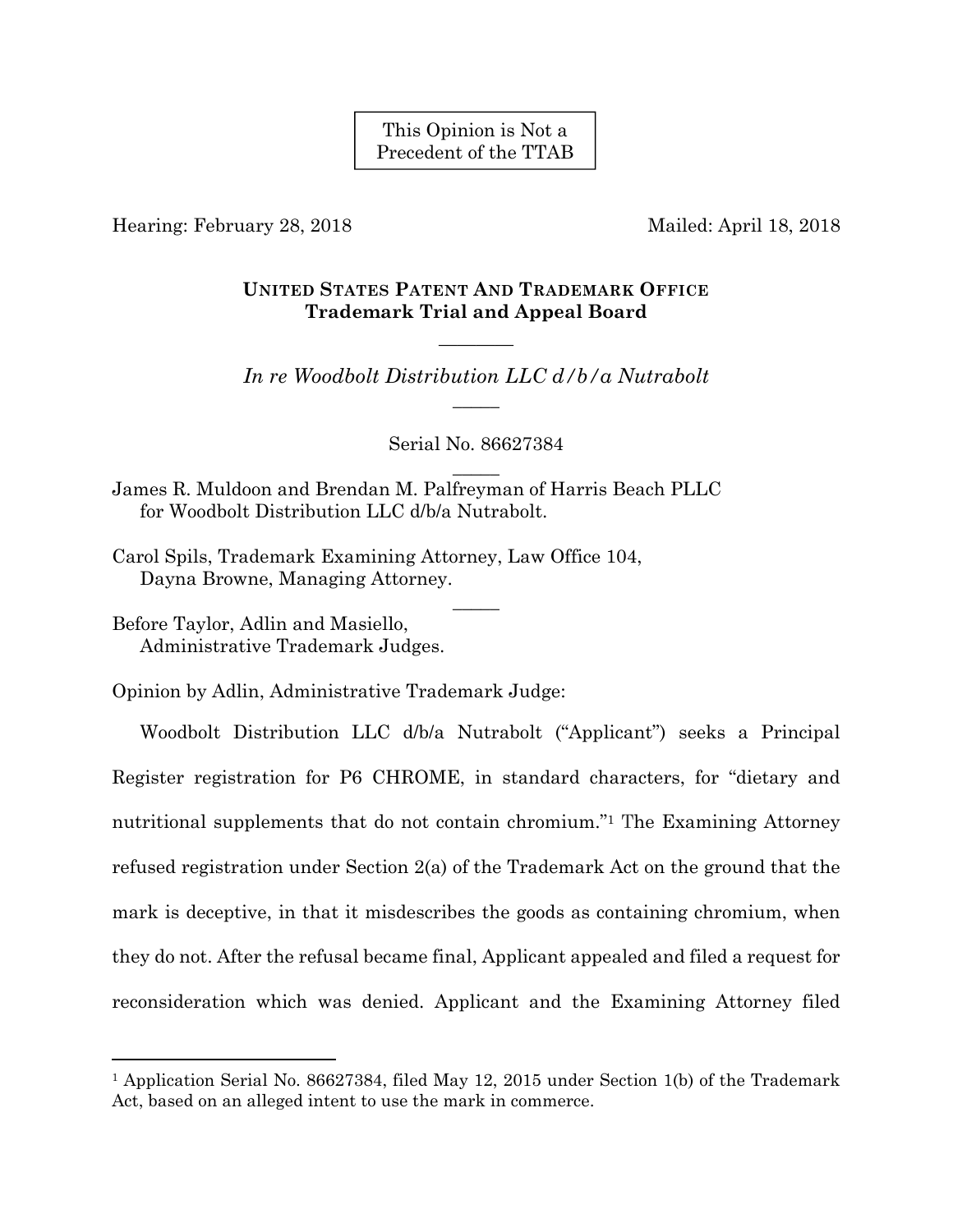briefs.

### **I. Evidence**

Applicant introduced dictionary definitions which establish that the term CHROME means "chromium" and also denotes "compounds or alloys of chromium," "a chromium pigment" and "something plated with an alloy of chromium." Office Action response of May 9, 2015 (printouts from "dictionary.com"2 and "oxforddictionaries.com"3); Office Action response of February 21, 2017 (printouts from Merriam-Webster dictionary and The Free Dictionary). Other definitions of "chrome" include "chromium-plated or other bright metallic trim, as on an automobile," and "chromium plate as a decorative or protective finish on motor vehicle fittings and other objects." Office Action response of May 9, 2015 (printouts from "dictionary.com" and "oxforddictionaries.com")*.* According to the Urban Dictionary, the "top definition" for chrome is "a handgun," and the word is "used in reference to firearms, wheels on a car, or the chemical process to make the parts of a motorcycle shiney (sic)". Office Action response of February 21, 2017.4 Applicant also relies on evidence that: a Schlage doorknob is available in a number of finishes, including "Bright Chrome;" Target offers a hamper described as "Chrome/Linen;" and Overstock offers "chrome" and "polished chrome" cabinet pulls. *Id.* (printouts from Schlage, Target and Overstock websites).

The Examining Attorney introduced evidence suggesting that chromium is

 $\overline{a}$ 

<sup>2</sup> http://www.dictionary.com/browse/chrome?s=t.

<sup>3</sup> http://www.oxforddictionaries.com/us/definition/american\_english/chrome.

<sup>4</sup> http://www.urbandictionary.com/define.php?term=chrome.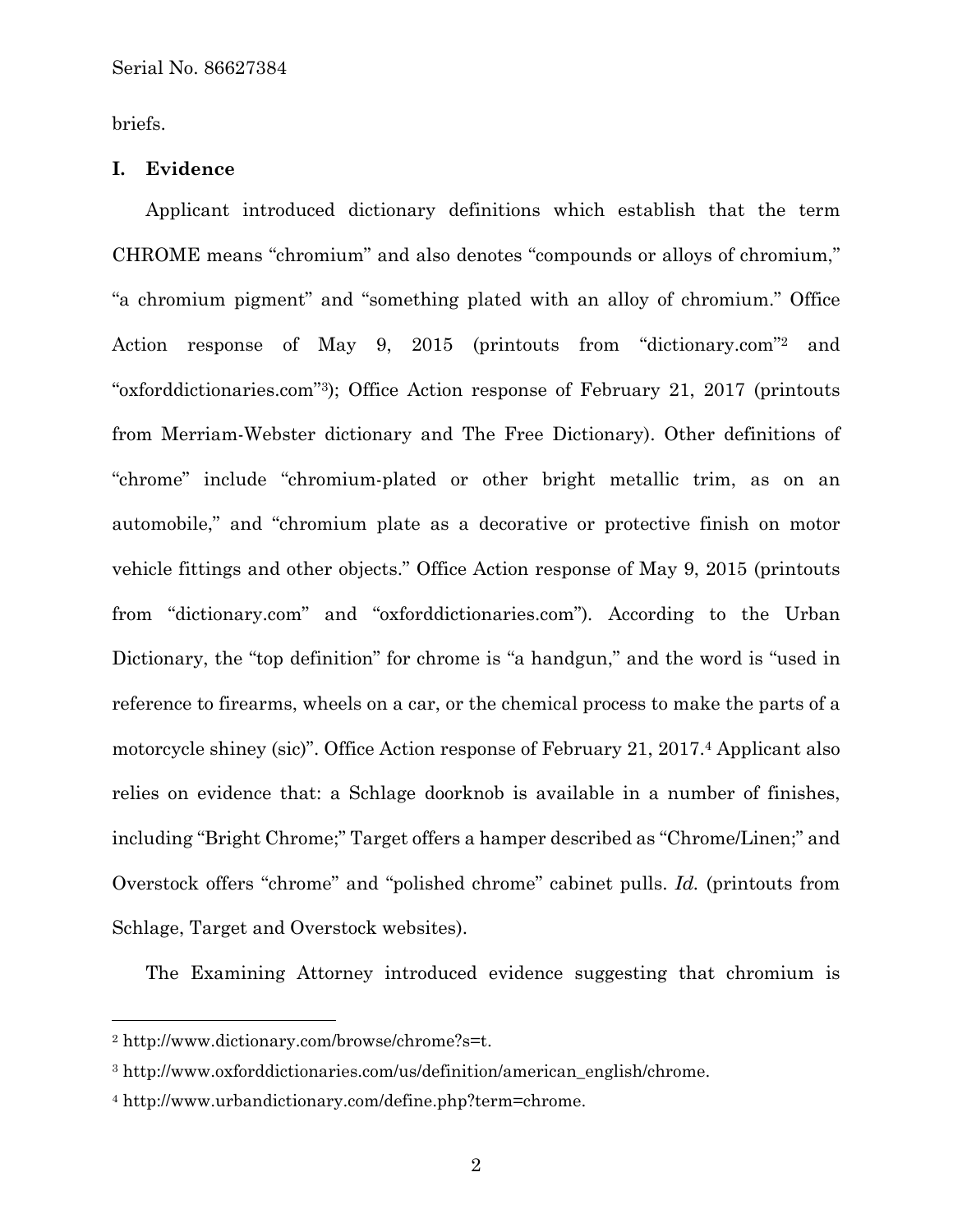Serial No. 86627384

 $\overline{a}$ 

believed by some to have nutritional or health benefits. For example, an article in Medical News Today entitled "What are the health benefits of chromium?" states that "Chromium is an essential trace mineral required in the diet for proper protein, carbohydrate and lipid metabolism as well as insulin sensitivity." Office Action of November 9, 2015 (printout from "medicalnewstoday.com"). The article goes on to point out that chromium is "often marketed to those wanting to build muscle or lose weight," including bodybuilders and athletes. *Id.* The "Chromium" entry on the "drweil.com" website states that: chromium "is an essential part of metabolic processes that regulate blood sugar, and helps insulin transport glucose into cells;" "[a]n estimated 25-50% of the U.S. population is mildly deficient in chromium;" and "[d]ietary chromium has a low absorption rate." *Id.* (printout from "drweil.com"). *See also id.* (printouts from "umm.edu," "webmd.com" and "nutritionexpress.com") and Office Action of June 9, 2016 (printouts from "livestrong.com" and "optimalwellnesslabs.com"). The "drweil.com" article concludes: "Dr. Weil recommends 200 mcg a day as part of a multi-vitamin multi-mineral, and recommends 1000 mcg of GTF chromium5 a day for those with type 2 diabetes or metabolic syndrome." Office Action of November 9, 2015 (printout from "drweil.com"). Similarly, according to a University of Maryland Medical Center article, "[t]here is some evidence that chromium supplements may help people with diabetes lower blood sugar levels." *Id.* (printout from "umm.edu"). *See also id.* (printout from

<sup>&</sup>lt;sup>5</sup> The article indicates that two forms of chromium are commonly available as supplements: glucose-tolerance factor (GTF) chromium and chromium picolinate.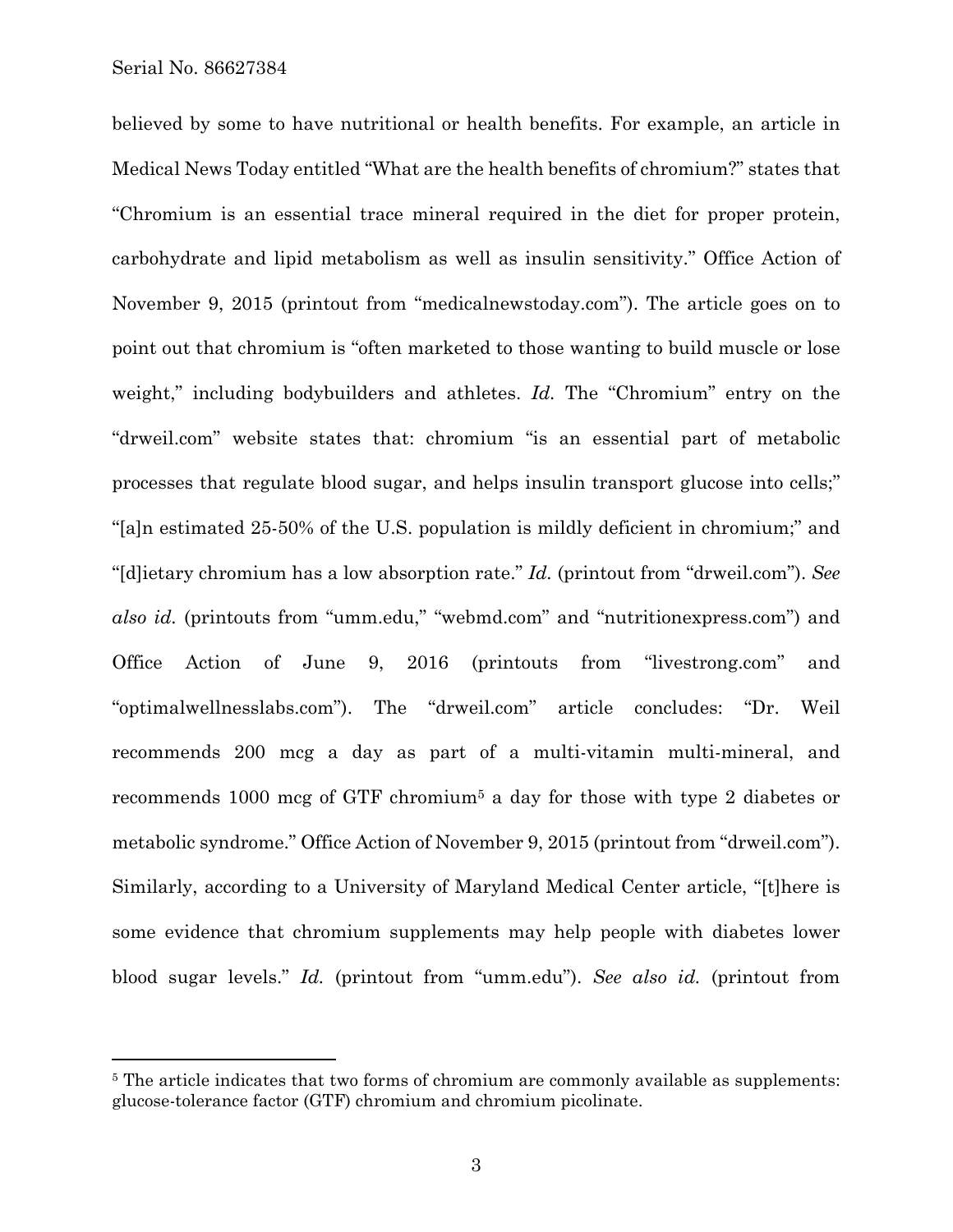"nutritionexpress.com") ("Chromium supplementation is a simple method to improve blood sugar control in some people … There are several types of chromium supplements available, such as chromium chloride, chromium polynicotinate and chromium picolinate.").

At the same time, however, the "medicalnewstoday.com" article's author opines that the data from scientific studies does not support chromium "supplementation," and that instead "it is best to obtain chromium through food." The University of Maryland Medical Center article indicates that "studies have been mixed" about whether chromium is helpful with weight loss and obesity, and that "there is not much evidence that chromium helps people gain strength or build muscle mass." *Id.*  (printouts from "medicalnewstoday.com" and "umm.edu"). Moreover, articles in scientific journals conclude that chromium has "no effect" on glucose or insulin concentrations in nondiabetic subjects and "no significant effect" on lipid or glucose metabolism. Office Action response of May 9, 2016 (printouts from American Journal of Clinical Nutrition and Diabetes Care). One of these articles indicates that chromium has an "inconclusive" effect on diabetics, while the other indicates that it "significantly improved glycemia among patients with diabetes." *Id.* According to one article, "chromium has been conclusively shown not to have beneficial effects on body mass or composition and should be removed from the list of essential trace elements." Id. (printout from "ncbi.nlm.nih.gov"). In other words, the evidence regarding whether and for whom chromium might be beneficial is mixed.

Nevertheless, a number of supplements offered by third parties contain

4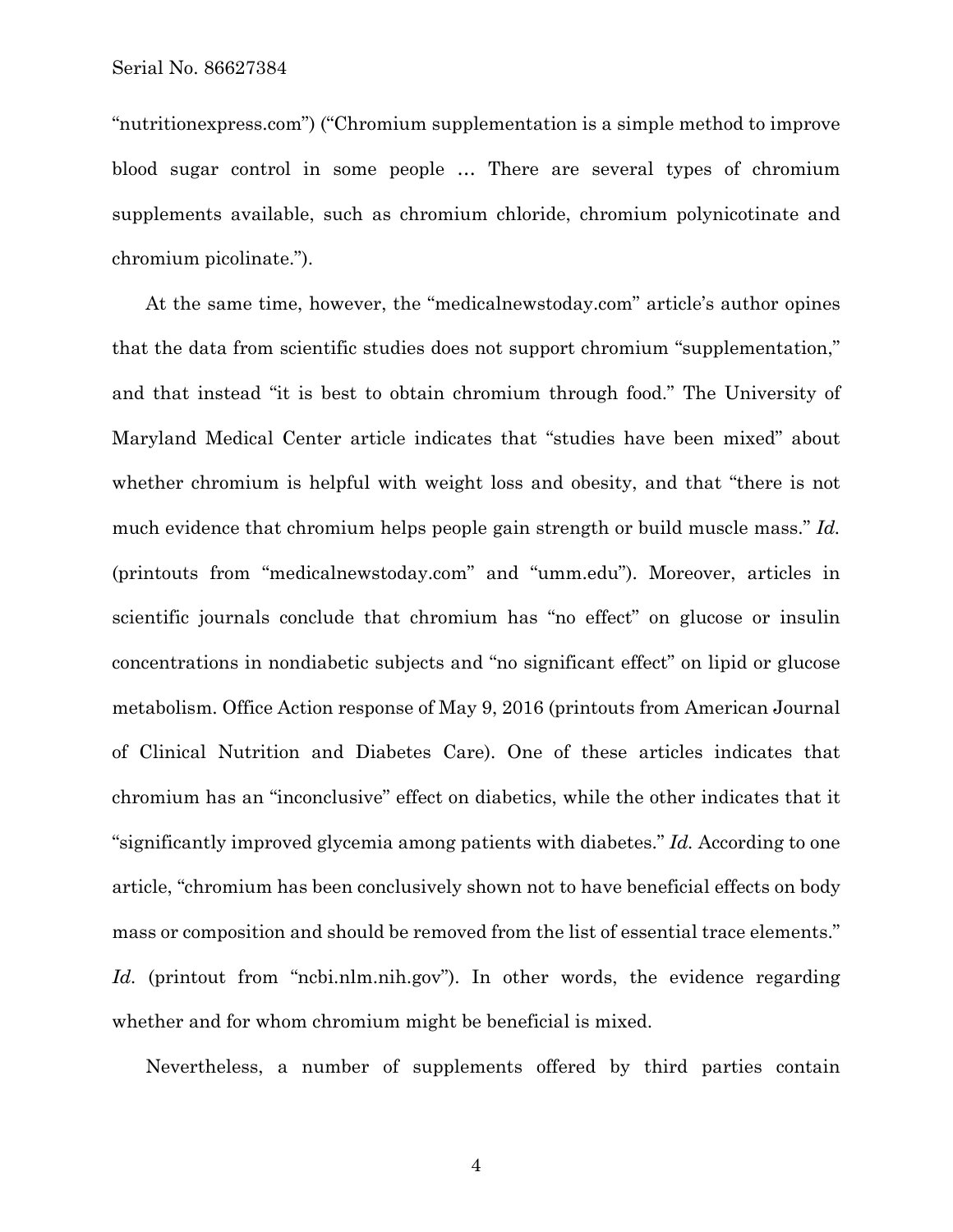chromium, including CHROME MATE, ULTRACHROME 500, VITACOST GTF CHROMIUM POLYNICOTINATE CHROMEMATE, BLUEBONNET DIET CHROME-CARE, BIO-CHROME (Mbi Nutraceuticals), BIO-CHROME (Progena), NOW CHROMEMATE, ZYCHROME, GLUCO-CHROME, AQUA CHROME and NATROL CHROMEMATE. Office Actions of June 9, 2016 (printouts from "goodhealthtechnology.com," "swansonvitamins.com," "fishpond.com," "iherb.com," "fernsvitamins.com," "puritan.com," "pureformulas.com," "sourcenaturals.com" and "amazon.com") and April 21, 2017 (printouts from "professionalsupplmentcenter.com" and "thebetterhealthstore.com").

Applicant claims that its "Chrome Series" line of products has nothing to do with chromium, however. Rather, the product line is "known for its revamped packaging which featured bright metallic trim packaging," and includes a pre-workout additive offered under the name "NO3 Black Chrome." Office Action response of May 9, 2015 (multiple printouts from "prweb.com," as well as from "cellucor.com," "gnc.com," "befitsupplements.com," "vipsupplementwarehouse.com" and "allstarhealth.com"). Applicant owns Registration No. 4777252 for the mark G4 CHROME SERIES for dietary and nutritional supplements, in which the term CHROME is not disclaimed. *Id.* (registration certificate).

Applicant also relies on a number of third-party Principal Register registrations, including for:

> allegedly "analogous" terms such as GOLD and SILVER for supplements which do not include those metals, including, *inter alia*: SILVER (Reg. No. 1637376); SOURCE OF LIFE GOLD (Stylized) (Reg. No. 3856781); IT'S A GREAT TIME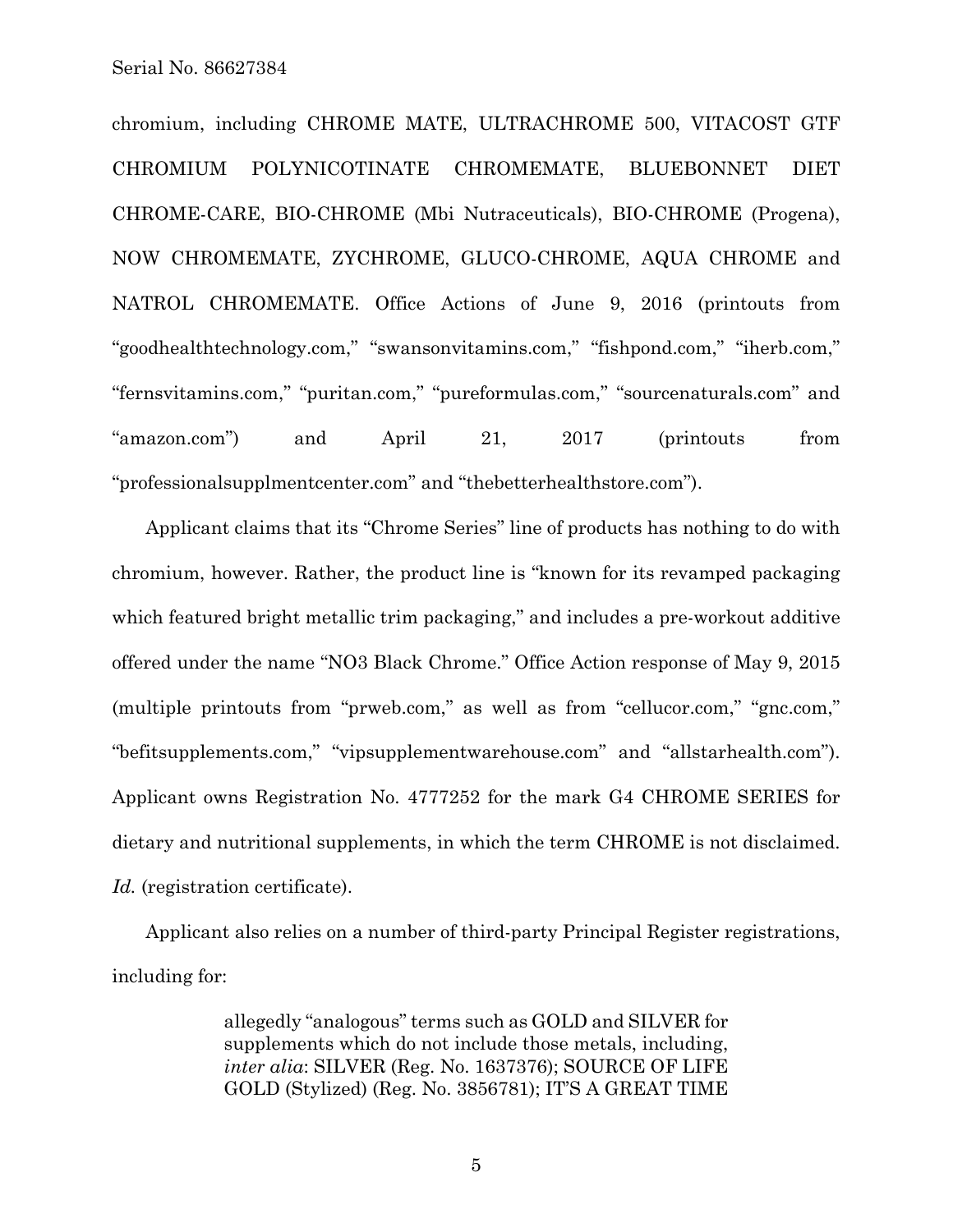TO BE SILVER (Reg. No. 1886901); ULTIMATE GOLD (Reg. No. 4600123); PROBIOTIC ESSENTIALS GOLD (Reg. No. 4719221); WILD GOLD (Reg. No. 4618676); ELITE GOLD (Reg. No. 4290282); PLATINUM (Reg. No. 4887922); PLATINUM RECOVER (Reg. No. 3885913); PLATINUM RENEW (Reg. No. 4377725); and PLATINUM BAR EQ (Reg. No. 3096799); and

marks which contain the term CHROME and are used for dietary or nutritional supplements but in which the term CHROME is not disclaimed, including: DIET CHROME-CARE (Reg. No. 1914485); SUPER CHROMETENE (Reg. No. 2129015); ULTRACHROME 500 (Reg. No. 2266986); ULTRACHROME 200 (Reg. No. 2266987); PHYTOCHROME (Reg. No. 2349423); DIACHROME (Reg. No. 2948444); CARBOCHROME (Reg. No. 3269020); and GLYCHROME (Reg. No. 4688452).

Office Action response of February 21, 2017. Finally, Applicant relies on evidence that the name of Google's CHROME browser may have been intended to evoke fast cars and that Microsoft offers a "Chrome Series" of Xbox 360 controllers. *Id.* (printouts from "thewindowsclub.com" and "xbox.com").

# **II. Analysis**

Under Section 2(a) of the Act, registration must be refused when a mark is

deceptive concerning the goods or a feature or ingredient thereof. Specifically, a mark

is deceptive when:

- (1) it misdescribes the character, quality, function, composition or use of the goods;
- (2) prospective purchasers are likely to believe that the misdescription actually describes the goods; and
- (3) the misdescription is likely to affect the purchasing decision of a substantial portion of consumers.

*See In re Budge Mfg. Co., Inc.*, 857 F.2d 773, 8 USPQ2d 1259, 1260 (Fed. Cir. 1988)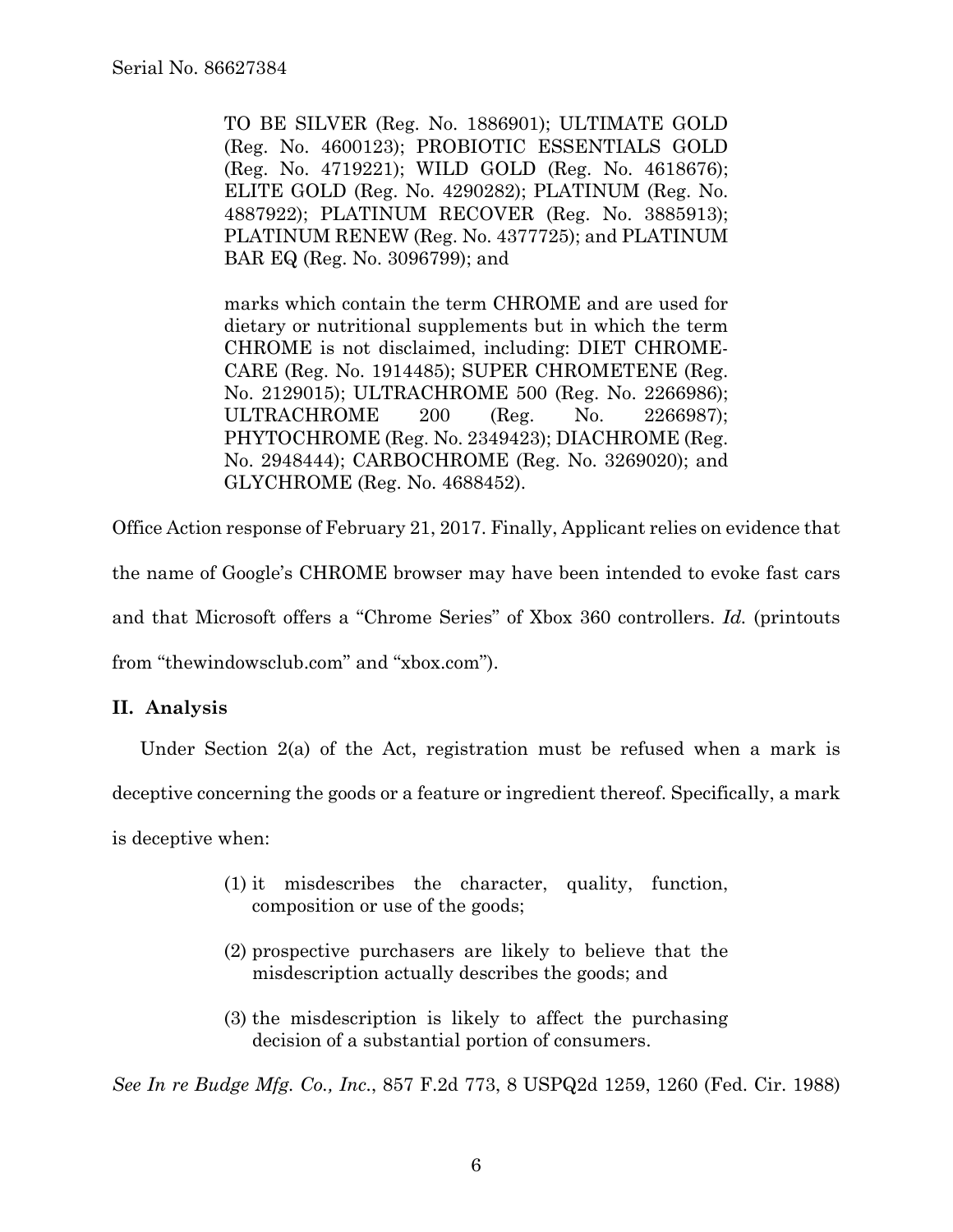1

and *In re E5 LLC*, 103 USPQ2d 1578, 1579 (TTAB 2012). *See also In re Spirits Int'l N.V.*, 563 F.3d 1347, 90 USPQ2d 1489, 1493 (Fed. Cir. 2009) (finding in the context of Section 2(e)(3) that "the appropriate inquiry for materiality purposes is whether a substantial portion of the relevant consumers is likely to be deceived, not whether any absolute number or particular segment of the relevant consumers … is likely to be deceived"). "It is well established that a mark may be found deceptive on the basis of a single deceptive term that is embedded in a larger mark …." *In re White Jasmine LLC*, 106 USPQ2d 1385, 1392 (TTAB 2013).

# **A. "Chrome" Misdescribes the Goods**

Here, multiple dictionaries, which Applicant itself introduced into the record, establish that "chrome" means "chromium."6 *See In re Budge Mfg.*, 8 USPQ2d at 1261 ("The board properly equated sheepskin and lambskin based on the dictionary definition which indicates that the terms may be used interchangeably.").7 *See generally In re E5*, 103 USPQ2d at 1579-80 (finding that consumers will understand "CU" as referring to copper, based on evidence that the term is commonly used to refer to copper, even though copper is identified as "Cu," with a lower-cased "u," in the periodic table). However, Applicant's identification of goods and assertions during prosecution establish that Applicant's supplements do not contain chromium.

<sup>6</sup> In several of the dictionary definitions, the first definition of chrome is "chromium."

<sup>7</sup> As our primary reviewing court found in a case involving a different provision of Section 2(a), dictionary definitions "represent an effort to distill the collective understanding of the community with respect to language and thus clearly constitute more than a reflection of the individual views of either the examining attorney or the dictionary editors." *In re Boulevard Entm't Inc.*, 334 F.3d 1336, 67 USPQ2d 1475, 1478 (Fed. Cir. 2003).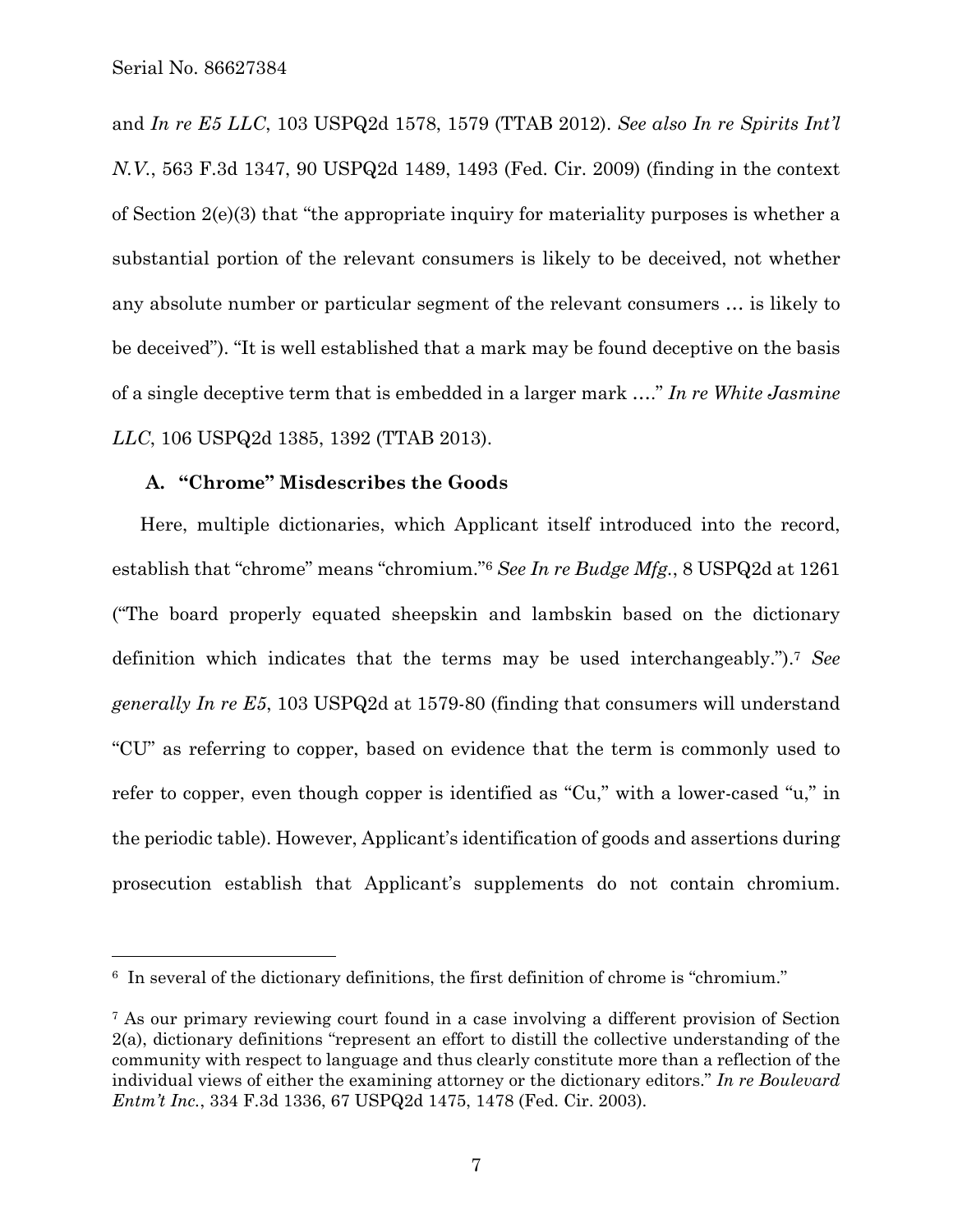Therefore, because the term CHROME in Applicant's mark misdescribes the composition of Applicant's goods, this part of the test is satisfied. *In re ALP of South Beach, Inc.*, 79 USPQ2d 1009, 1010 (TTAB 2006) ("We find that the word CAFETERIA used in connection with restaurant services that explicitly exclude cafeteria-style restaurants does *misdescribe* the services.").

Applicant's strenuous argument that a term is not misdescriptive if it has more than one meaning, and that in this case "the at least equally understood meaning of the word 'chrome' is the color chrome," as opposed to chromium, 7 TTABVUE 9-10, is not well-taken. *In re IP Carrier Consulting Grp.*, 84 USPQ2d 1028, 1034 (TTAB 2007) ("So long as any one of the meanings of a word is descriptive, the word may be merely descriptive."); *In re Chopper Industries*, 222 USPQ 258, 259 (TTAB 1984); *In re Bright-Crest, Ltd.*, 204 USPQ 591, 593 (TTAB 1979). Similarly, as long as one meaning is misdescriptive of the goods, the term is misdescriptive.

In fact, we must consider misdescriptiveness in the context of the goods, in this case dietary and nutritional supplements. *See In re Tower Tech Inc.*, 64 USPQ2d 1314, 1316-17 (TTAB 2002). The record includes extensive evidence that many dietary and nutritional supplements contain chromium and are sold under marks which contain the term "CHROME." Office Actions of June 9, 2016 (printouts from "goodhealthtechnology.com," "swansonvitamins.com," "fishpond.com," "iherb.com," "puritan.com," "pureformulas.com," "sourcenaturals.com" and "amazon.com") and April 21, 2017 (printouts from "professionalsupplmentcenter.com" and "thebetterhealthstore.com"). In a commercial environment in which many

8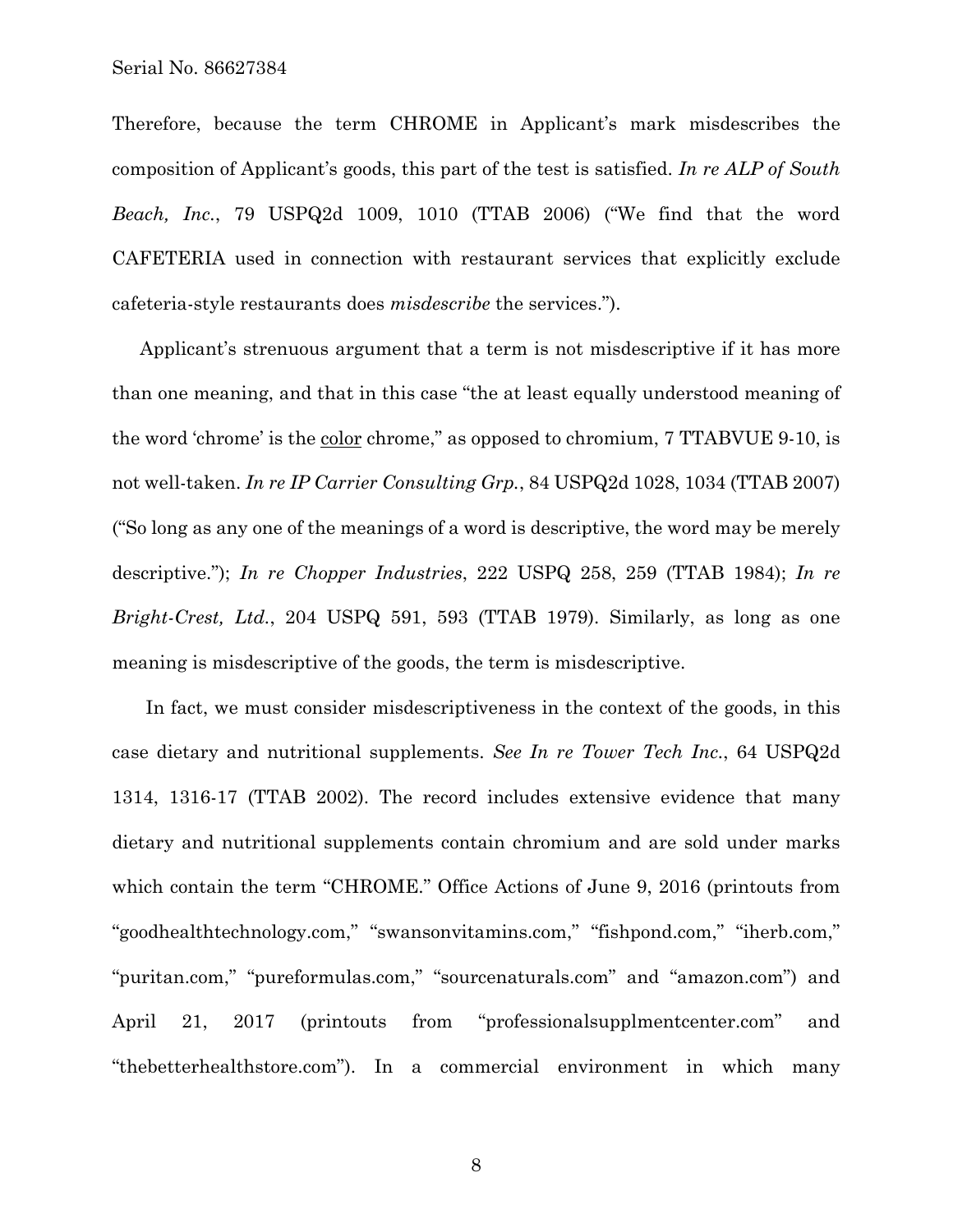Serial No. 86627384

 $\overline{a}$ 

supplements contain chromium, many consumers, some of whom will be exposed only to Applicant's mark, as opposed to its "bright metallic trim packaging," will misperceive the term CHROME as a description of an ingredient in Applicant's goods. *See In re White Jasmine*, 106 USPQ2d at 1392 ("tea purchasers will clearly understand that because white tea is a type of tea, the word 'White' in the term WHITE JASMINE designates that the tea is white tea or at least contains white tea"). Indeed, the record establishes that many of Applicant's competitors also use the term CHROME, but for supplements containing chromium; many of these competitive supplements which include chromium are not offered in "chrome" colored packaging.<sup>8</sup>

#### **B. Prospective Purchasers Are Likely to Believe the Misdescription**

The evidence that many third-party dietary and nutritional supplements contain chromium also establishes this prong of the test. *See generally id.* ("Given the various types of teas (*e.g.* black, green, white and oolong), their popularity and specific attributes, it is quite likely that customers of applicant's products would believe that applicant's tea is white tea when it could be any of the above-noted teas."); *In re E5*, 103 USPQ2d at 1581 (finding that consumers would be likely to believe that goods contain copper because "copper is a common ingredient in dietary supplements or itself a supplement").

Applicant's argument that consumers would not believe that "chrome" refers to

<sup>8</sup> Applicant's reliance on *Anheuser-Busch Inv. v. Molson Breweries*, 58 USPQ2d 1477 (TTAB 1999) is misplaced. In that case, there were genuine disputes of material fact precluding summary judgment, including whether BLACK ICE was a unitary mark. Here, there is no argument that P6 CHROME is unitary, and in fact Applicant effectively argues to the contrary in claiming that the term "chrome" refers to the color of Applicant's packaging.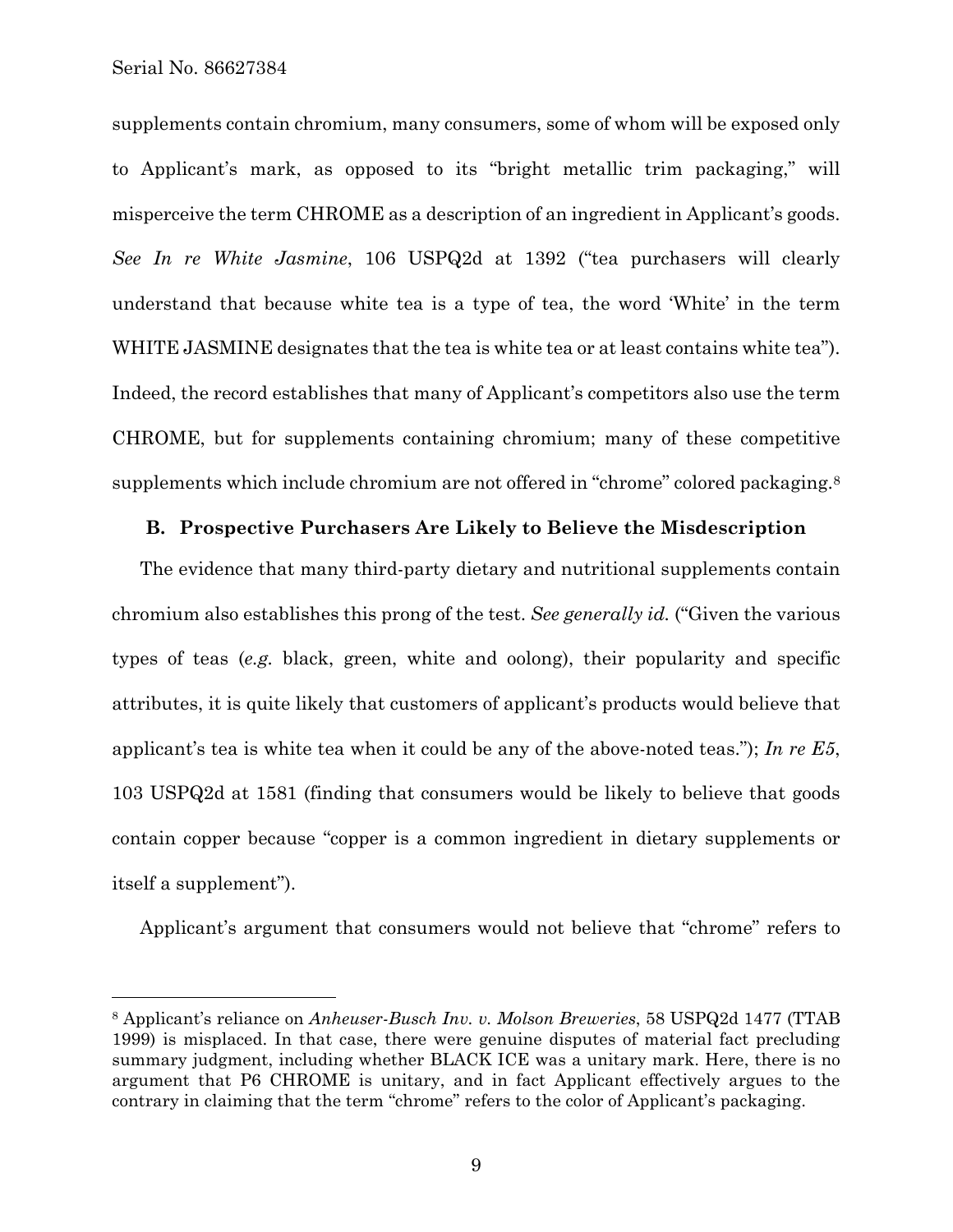1

chromium is belied by the evidence that supplements that contain chromium are commonly sold under marks containing the term CHROME, including CHROME MATE, ULTRACHROME 500, VITACOST GTF CHROMIUM POLYNICOTINATE CHROMEMATE, BLUEBONNET DIET CHROME-CARE, BIO-CHROME (Mbi Nutraceuticals), BIO-CHROME (Progena), NOW CHROMEMATE, ZYCHROME, GLUCO-CHROME, AQUA CHROME and NATROL CHROMEMATE.9 Here, the dictionary definitions leave no doubt that the "collective understanding" is that "chrome" can mean chromium, and the other evidence reveals that is how the term is commonly used in connection with dietary and nutritional supplements.

We agree with Applicant that dietary and nutritional supplements "are not impulse purchases." 7 TTABVUE 12. However, this does not mean that supplement buyers will not believe that Applicant's goods contain chromium. To the contrary, sophisticated purchasers of dietary and nutritional supplements are if anything *more* likely than average consumers to know that chromium is believed by some to have potential health benefits and that many supplements include chromium and are sold under marks containing the term CHROME. And while Applicant is correct that sophisticated consumers "are more than capable of reading the ingredient list to determine for themselves whether Applicant's goods contain chromium," *id.* at 13, any ingredient list is irrelevant to the question of deceptiveness under Section 2(a), which is determined based on the mark itself, not extraneous material such as

<sup>9</sup> This is one reason why Applicant's reliance on *In re Econoheat, Inc.*, 218 USPQ 381 (TTAB 1983) is misplaced.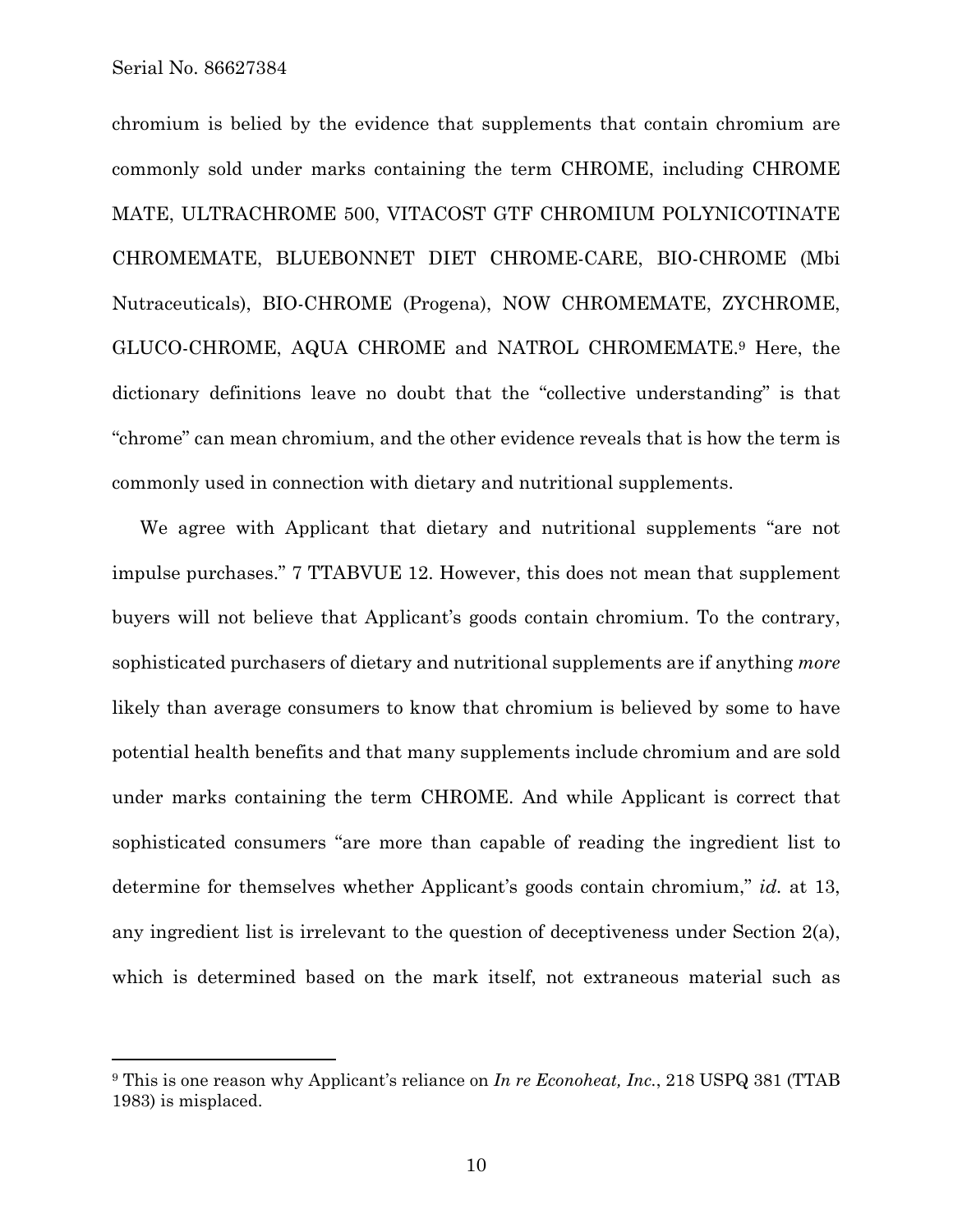ingredient lists. *In re Budge Mfg.*, 8 USPQ2d at 1261-62 (citing cases); *In re E5*, 103 USPQ2d at 1581. This part of the test is also satisfied.

#### **C. The Misdescription is Likely to Affect Purchasing Decisions**

Finally, in determining whether the misdescription is material, we consider whether "the misdescription would make the product or service more appealing or desirable to prospective purchasers." *In re White Jasmine*, 106 USPQ2d at 1392; *In re E5*, 103 USPQ2d at 1584 ("Since the evidence shows that copper has important and desirable health benefits, we find that its presence as an ingredient … would be material to the decision of consumers to purchase applicant's dietary supplements."); *In re Juleigh Jeans Sportswear Inc.*, 24 USPQ2d 1694, 1698-99 (TTAB 1992). Here, it clearly would, as there is evidence from multiple sources, including some medical sources, that chromium is at least believed to have health benefits, as well as evidence that many third-party supplements are promoted as containing chromium. Therefore, this part of the test is satisfied as well.

Applicant may very well be correct that *some* consumers "would not necessarily believe that chromium would be a beneficial ingredient," because "[m]uch of the evidence cited by the Examining Attorney is neutral or even negative with regard to whether chromium has appreciable health benefits." 7 TTABVUE 14. Nevertheless, given the evidence from several sources that chromium *may* have health and other benefits, that consumers purchase chromium supplements for this reason, and that there are many dietary and nutritional supplements which contain chromium, we have no hesitation in finding that the requisite "substantial portion" of prospective supplement consumers would find Applicant's supplements more desirable because